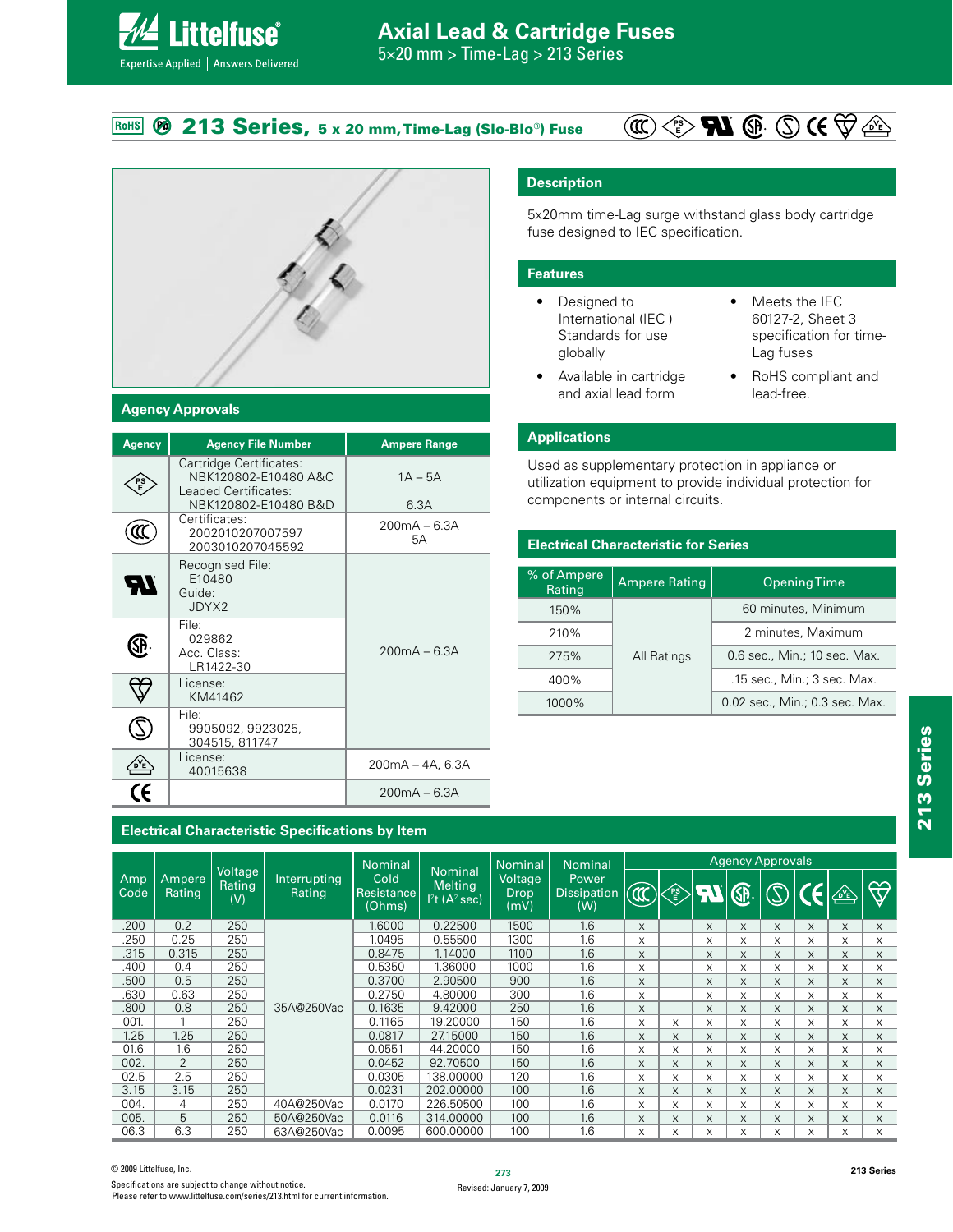### **Interproduction Interacts Axial Lead & Cartridge Fuses**

 $5\times20$  mm  $>$  Time-Lag  $>$  213 Series



#### **Temperature Rerating Curve**

#### **Average Time Current Curves**





#### **Soldering Parameters - Wave Soldering**



#### **Recommended Process Parameters:**

| Wave Parameter                                       | Lead-Free Recommendation          |  |  |  |
|------------------------------------------------------|-----------------------------------|--|--|--|
| Preheat:<br>(Depends on Flux Activation Temperature) | (Typical Industry Recommendation) |  |  |  |
| Temperature Minimum:                                 | $100^\circ$ C                     |  |  |  |
| Temperature Maximum:                                 | $150^{\circ}$ C                   |  |  |  |
| Preheat Time:                                        | 60-180 seconds                    |  |  |  |
| Solder Pot Temperature:                              | 260° C Maximum                    |  |  |  |
| Solder DwellTime:                                    | 2-5 seconds                       |  |  |  |

#### **Recommended Hand-Solder Parameters:**

Solder Iron Temperature: 350° C +/- 5°C Heating Time: 5 seconds max.

#### **Note: These devices are not recommended for IR or Convection Reflow process.**